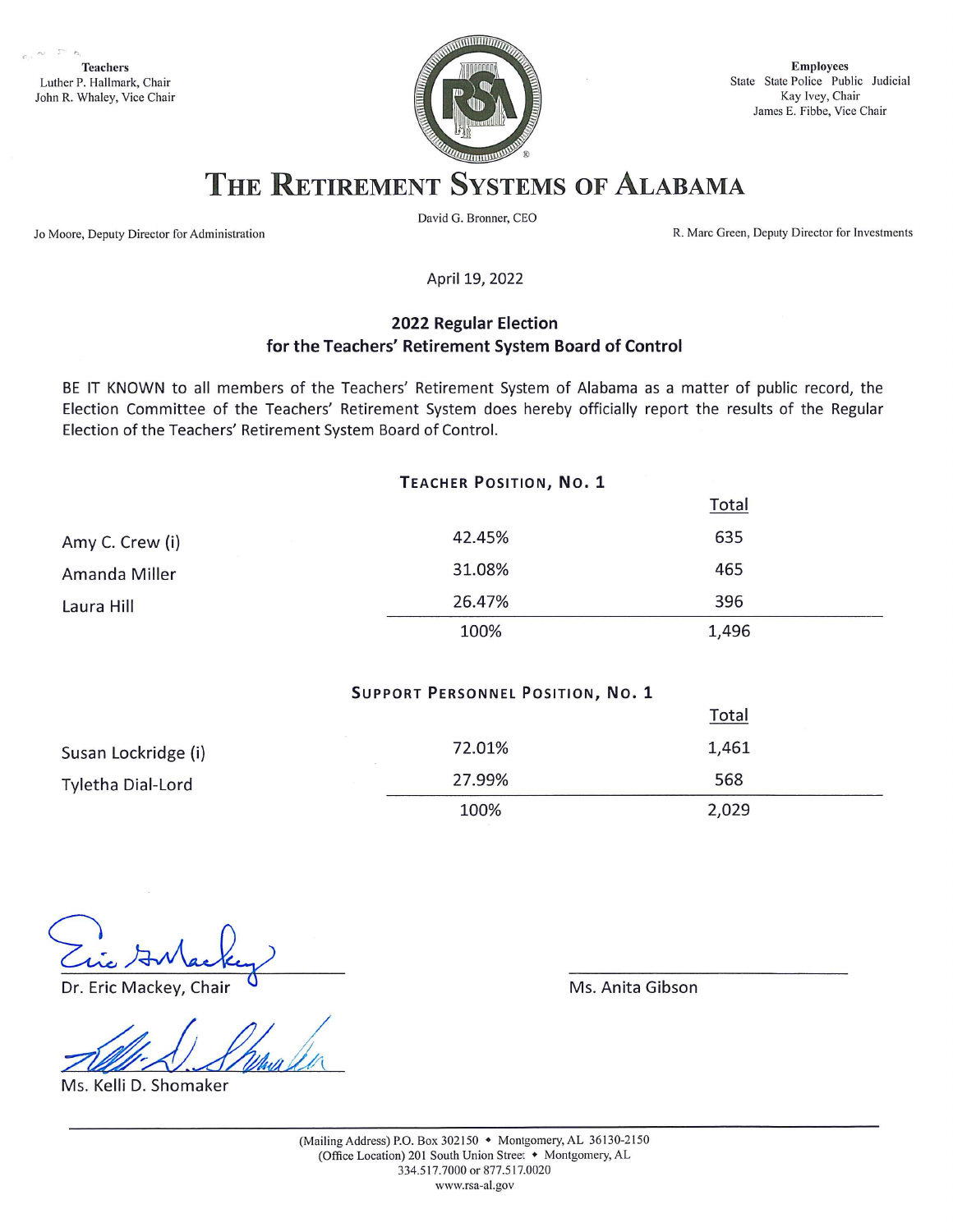#### 2022 Regular Election, continued

### RETIRED POSITION, NO. 1

|                             |        | Total   |  |
|-----------------------------|--------|---------|--|
| Peggy Mobley (i)            | 56.95% | 7,081   |  |
| Pam Smith                   | 10.47% | 1,302   |  |
| Carol Holloway Abernathy    | 10.10% | 1,256   |  |
| Keith Dyess                 | 6.87%  | 854     |  |
| Bobby W. Jackson            | 6.55%  | 814     |  |
| JoeAnn Waiters Merriweather | 5.13%  | 638     |  |
| Jimmie L. Robinson          | 3.93%  | 488     |  |
|                             | 100%   | 12,433. |  |

Dr. Eric Mackey, Chair

<u>Ihna Iv</u>

Ms. Kelli D. Shomaker

 $\varphi, \tilde{\mathcal{C}} \in \mathcal{C}$  is

Ms. Anita Gibson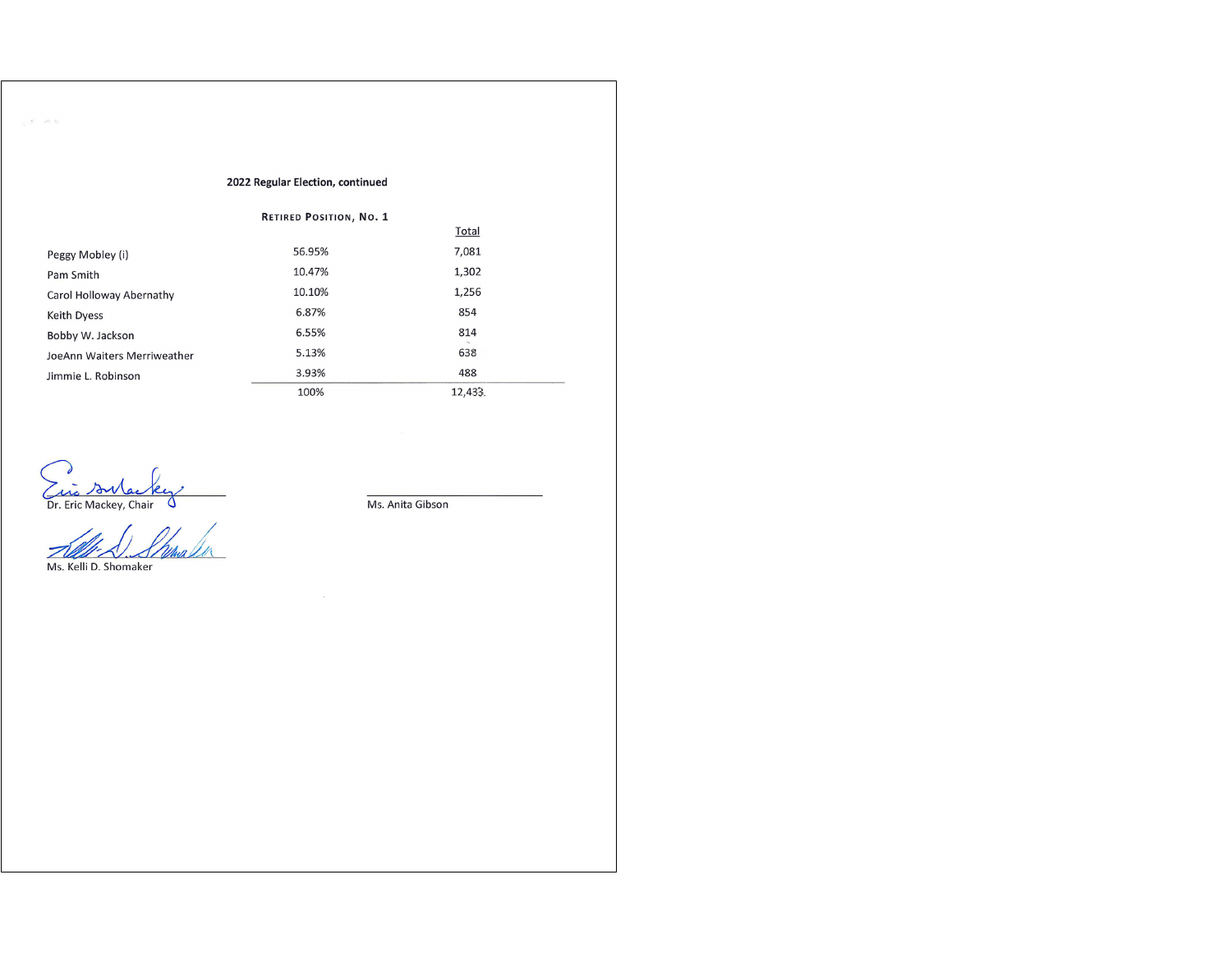

1775 Eye Street NW, Suite 1150 Washington, DC 20006

Phone: (202) 360-4420 Toll Free: (866) 514-2995 services@election-america.com

April 18, 2022

The Retirement Systems of Alabama 201 South Union Street Montgomery, Alabama 36104

Dear Deborah Kirk:

The attached report contains the results from the 2022 TRS Election.

Thank you. It has been a pleasure working with you.

Sincerely yours,

Wi Bookst

Chris Backert CEO Election-America, Inc.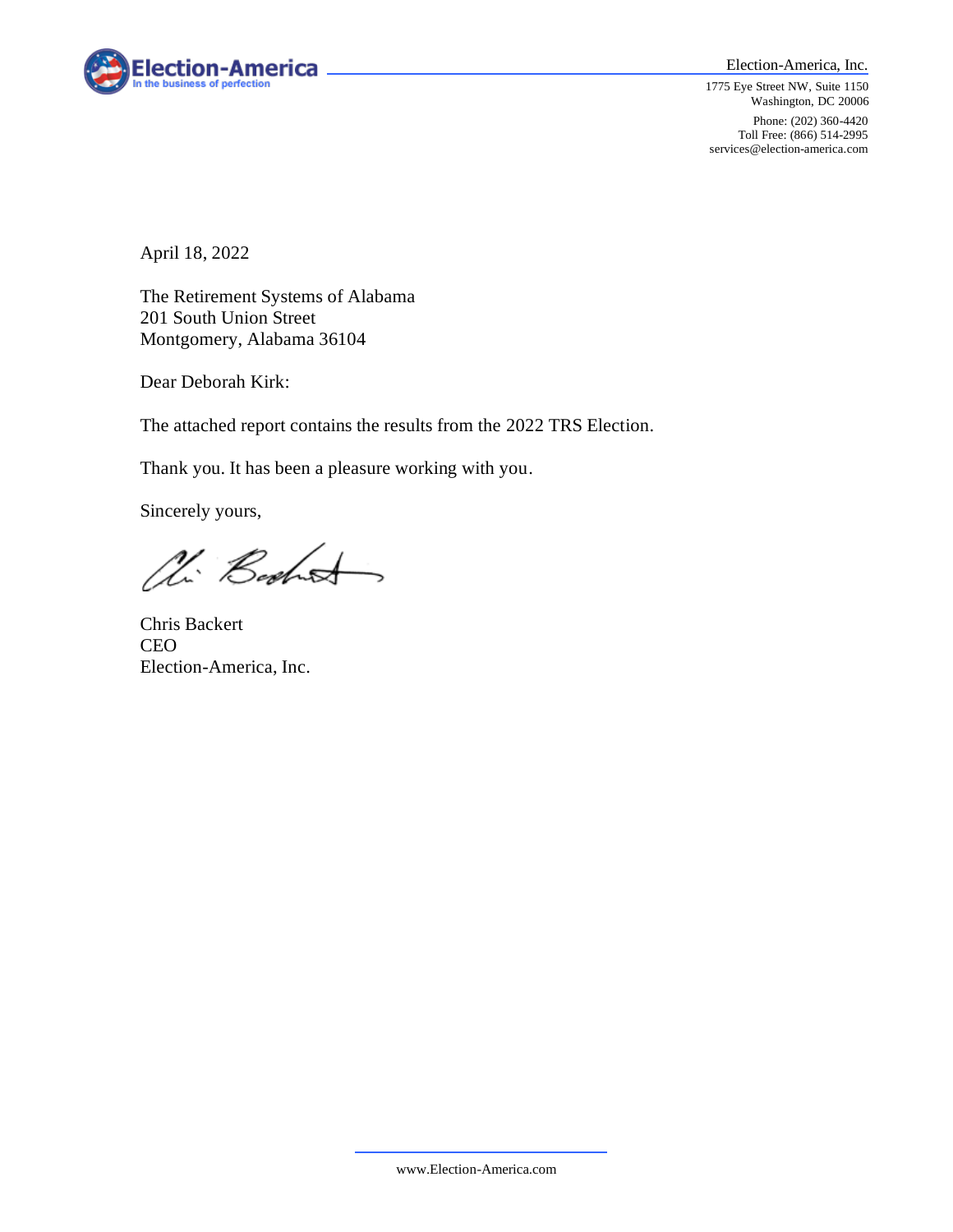

1775 Eye Street NW, Suite 1150 Washington, DC 20006

Phone: (202) 360-4420 Toll Free: (866) 514-2995 services@election-america.com

### *Results*

| Race                 | Candidate/Choice            | <b>Votes</b> |
|----------------------|-----------------------------|--------------|
| Retired #1           | Peggy Mobley, incumbent     | 7,081        |
|                      | Pam Smith                   | 1,302        |
|                      | Carol Holloway Abernathy    | 1,256        |
|                      | <b>Keith Dyess</b>          | 854          |
|                      | Bobby W. Jackson            | 814          |
|                      | JoeAnn Waiters Merriweather | 638          |
|                      | Jimmie L. Robinson          | 488          |
|                      |                             |              |
| Race                 | Candidate/Choice            | <b>Votes</b> |
| Support Personnel #1 | Susan Lockridge, incumbent  | 1,461        |
|                      | Tyletha Dial-Lord           | 568          |
|                      |                             |              |
| Race                 | Candidate/Choice            | <b>Votes</b> |
| Teacher #1           | Amy C. Crew, incumbent      | 635          |
|                      | Amanda Miller               | 465          |
|                      | Laura Hill                  | 396          |